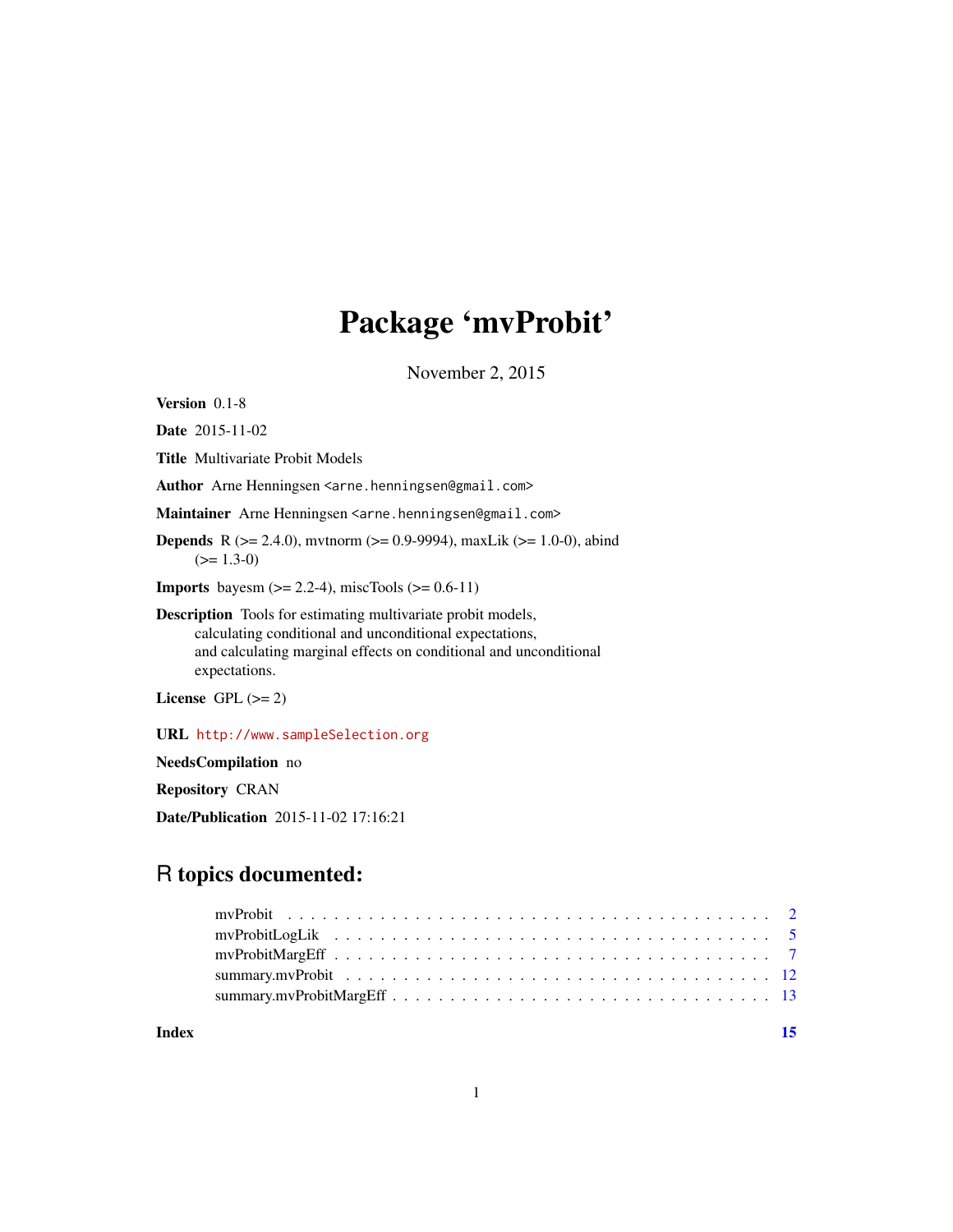# Description

Estimating multivariate probit models by the maximum likelihood method.

WARNING: this function is experimental and extremely (perhaps even unusably) slow!

# Usage

```
mvProbit( formula, data, start = NULL, startSigma = NULL,
   method = "BHHH", finalHessian = "BHHH",
  algorithm = "GHK", nGHK = 1000,
   intGrad = TRUE, oneSidedGrad = FALSE, eps = 1e-6,
   random.seed = 123, ... )
## S3 method for class 'mvProbit'
```

```
Arguments
```
print( $x$ , digits = 4, ...)

| formula      | a "formula": a symbolic description of the model (currently, all binary outcome<br>variables must have the same regressors).                                                                                                                                                                                                                                                                                       |
|--------------|--------------------------------------------------------------------------------------------------------------------------------------------------------------------------------------------------------------------------------------------------------------------------------------------------------------------------------------------------------------------------------------------------------------------|
| data         | a data. frame containing the data.                                                                                                                                                                                                                                                                                                                                                                                 |
| start        | an optional numeric vector specifying the starting values for the model coef-<br>ficients; if argument startSigma is not specified, this vector can also include<br>the correlation coefficients; the order of elements is explained in the section<br>"details"; if this argument is not specified, coefficients estimated by univariate<br>probit models are used as starting values for the model coefficients. |
| startSigma   | optional starting values for the covariance/correlation matrix of the residuals<br>(must be symmetric and have ones on its diagonal); if this argument is not spec-<br>ified and the starting values for the correlation coefficients are not included in ar-<br>gument start, the correlation matrix of the 'response' residuals, i.e. y - pnorm(<br>X' beta ), is used as starting values for sigma.             |
| method       | maximisation method / algorithm (see maxLik).                                                                                                                                                                                                                                                                                                                                                                      |
| finalHessian | Calculation of the final Hessian: either FALSE (no calculation of Hessian), TRUE<br>(finite-distance calculation of Hessian), or "BHHH" (calculation based on infor-<br>mation equality approach and finite-distance gradients, the default).                                                                                                                                                                      |
| algorithm    | algorithm for computing integrals of the multivariate normal distribution, either<br>function GenzBretz(), Miwa(), or TVPACK() (see documentation of pmvnorm)<br>or character string "GHK" (see documentation of ghkvec).                                                                                                                                                                                          |
| nGHK         | numeric value specifying the number of simulation draws of the GHK algorithm<br>for computing integrals of the multivariate normal distribution.                                                                                                                                                                                                                                                                   |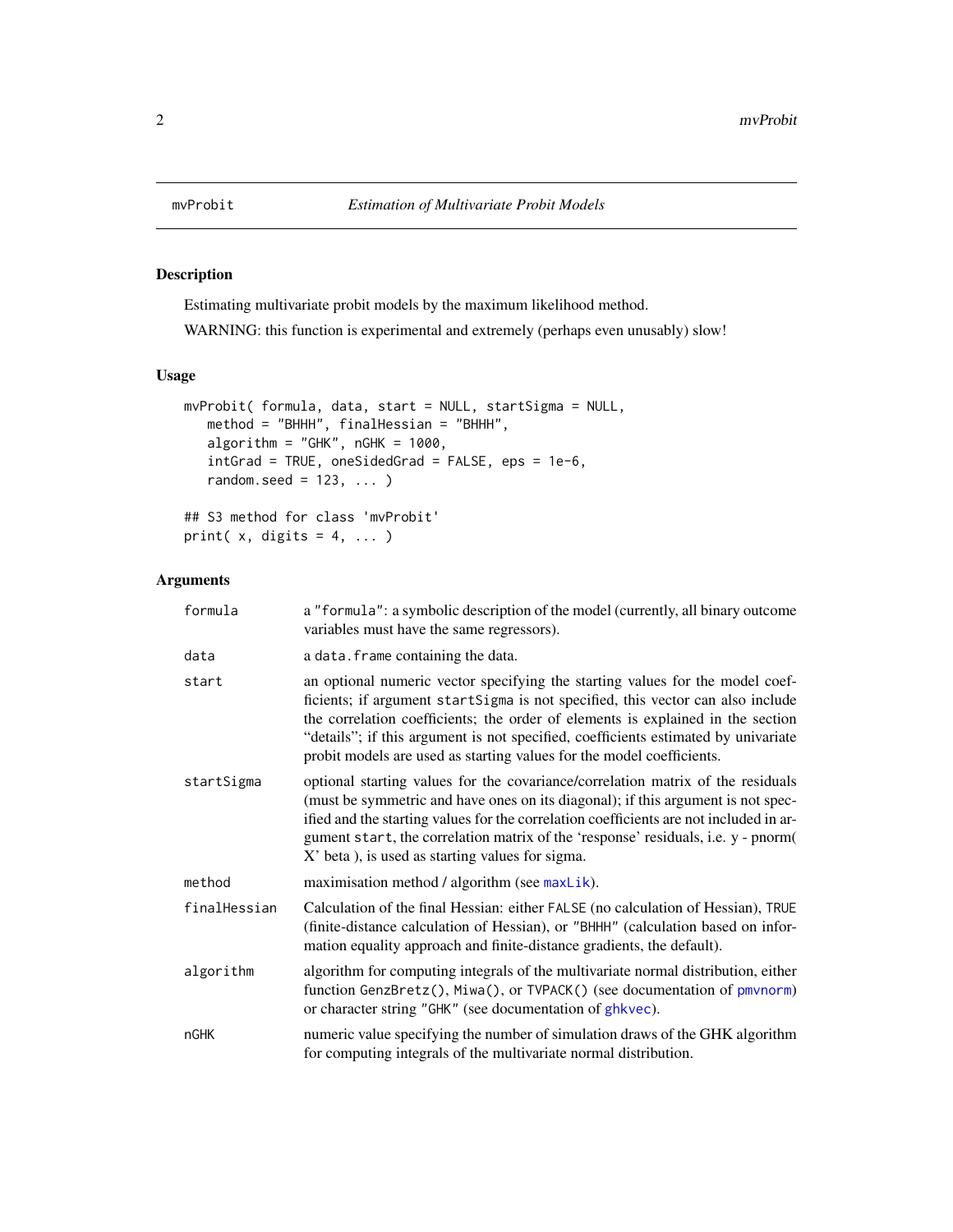#### <span id="page-2-0"></span>mvProbit 3

| intGrad      | logical. If TRUE, the computation of the gradients with respect to the estimated<br>parameters is done internally in function mvProbitLogLik when it computes<br>the log-likelihood values. If the optimization method requires gradients and<br>this argument is FALSE, maxLik computes the gradients by numericGradient,<br>which is usually slower than the calculation in function mvProbitLogLik. This<br>argument should be set to FALSE if an optimisation algorithm is used that is not<br>based on gradients. |
|--------------|------------------------------------------------------------------------------------------------------------------------------------------------------------------------------------------------------------------------------------------------------------------------------------------------------------------------------------------------------------------------------------------------------------------------------------------------------------------------------------------------------------------------|
| oneSidedGrad | logical. If this argument and argument intGrad are both TRUE, the gradients of<br>the log-likelihood function with respect to the estimated parameters are obtained<br>by one-sided numeric finit-difference differentiation, which is faster but less<br>precise than two-sided numeric finit-difference differentiation.                                                                                                                                                                                             |
| eps          | numeric. The step size for the one-sided numeric finit-distance differentiation.<br>Unfortunately, it is currently not possible to set the step size for the two-sided<br>numeric finit-distance differentiation.                                                                                                                                                                                                                                                                                                      |
| random.seed  | an integer used to seed R's random number generator; this is to ensure replicabil-<br>ity when computing (cumulative) probabilities of the multivariate normal distri-<br>bution which is required to calculate the log likelihood values; set. seed (random. seed)<br>is called each time before a (cumulative) probability of the multivariate normal<br>distribution is computed; defaults to 123.                                                                                                                  |
| $\mathsf{x}$ | object of class mvProbit (returned by mvProbit).                                                                                                                                                                                                                                                                                                                                                                                                                                                                       |
| digits       | positive integer specifiying the minimum number of significant digits to be printed<br>(see print.default).                                                                                                                                                                                                                                                                                                                                                                                                            |
| .            | additional arguments to mvProbit are passed to maxLik and pmvnorm; additional<br>arguments to print.mvProbit are currently ignored.                                                                                                                                                                                                                                                                                                                                                                                    |

#### Details

It is possible to specify starting values (a) both for the model coefficients and the correlation coefficients (using argument start alone or arguments start and startSigma together), (b) only for the model coefficients (using argument start alone), or (c) only for the correlation coefficients (using argument startSigma alone).

If the model has n dependent variables (equations) and  $k$  explanatory variables in each equation, the order of the starting values in argument start must be as follows:  $b_{1,1},...,b_{1,k},b_{2,1},...,b_{2,k}$ ,  $\ldots$ ,  $b_{n,1}, \ldots, b_{n,k}$ , where  $b_{i,j}$  is the coefficient of the *j*th explanatory variable in the *i*th equation. If argument startSigma is not specified, argument start can additionally include following elements:  $R_{1,2}, R_{1,3}, R_{1,4}, \ldots, R_{1,n}, R_{2,3}, R_{2,4}, \ldots, R_{2,n}, \ldots, R_{n-1,n}$ , where  $R_{i,j}$  is the correlation coefficient corresponding to the  $i$ th and  $j$ th equation.

The 'state' (or 'seed') of R's random number generator is saved at the beginning of the mvProbit function and restored at the end of this function so that this function does *not* affect the generation of random numbers outside this function although the random seed is set to argument random.seed and the calculation of the (cumulative) multivariate normal distribution uses random numbers.

# Value

mvProbit returns an object of class "mvProbit" inheriting from class "maxLik". The returned object contains the same components as objects returned by [maxLik](#page-0-0) and additionally the following components: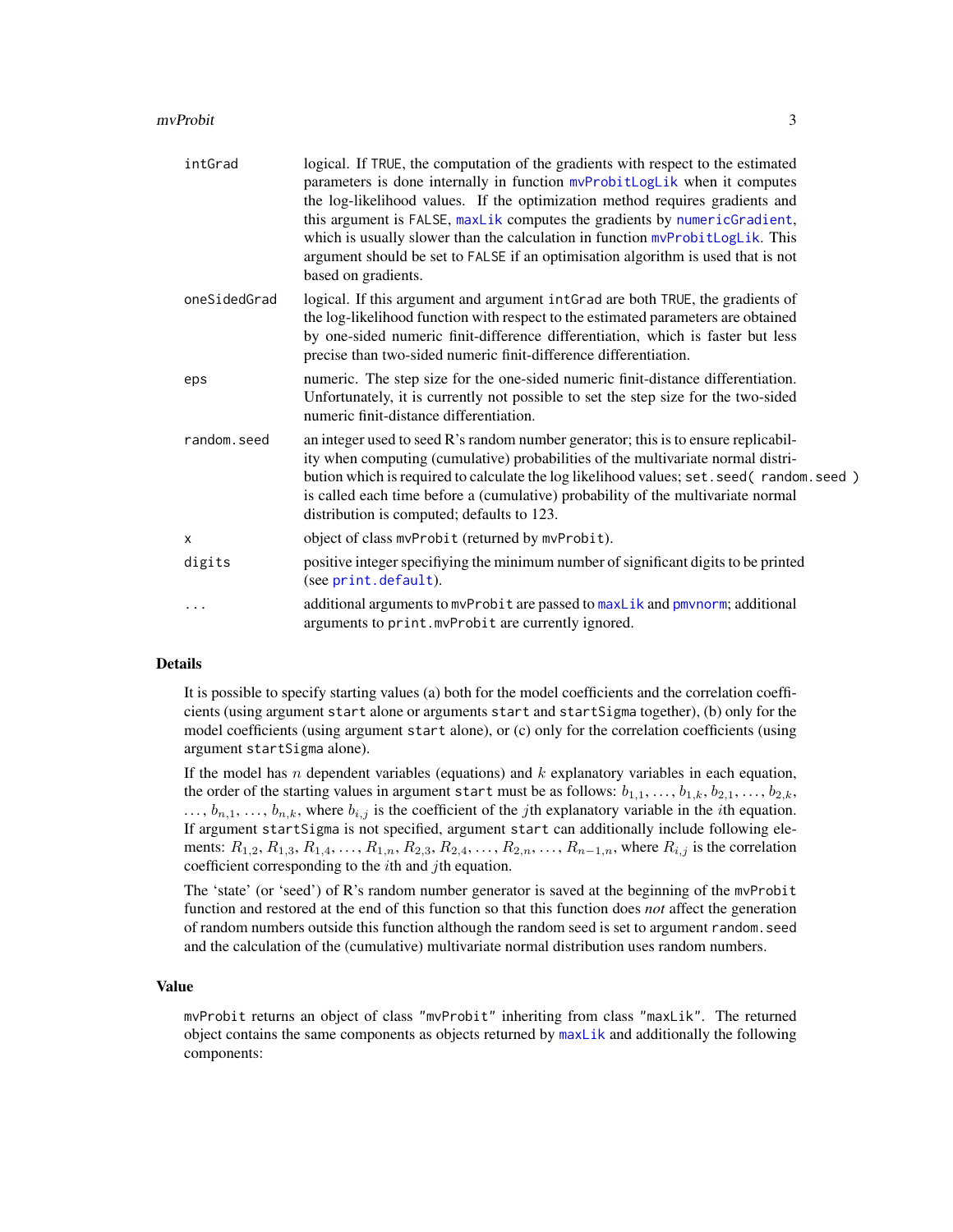<span id="page-3-0"></span>

| call      | the matched call.                                                                                                                                                                                                   |
|-----------|---------------------------------------------------------------------------------------------------------------------------------------------------------------------------------------------------------------------|
| start     | the vector of starting values.                                                                                                                                                                                      |
| nDep      | the number of dependent variables.                                                                                                                                                                                  |
| nReg      | the number of explanatory variables (regressors).                                                                                                                                                                   |
| n0bs      | the number of observations.                                                                                                                                                                                         |
| dummyVars | vector of character strings indicating the names of explanatory variables that<br>contain only zeros and ones or only TRUE and FALSE. It is NULL, if no explanatory<br>variable is indentified as a dummy variable. |

# Author(s)

Arne Henningsen

#### References

Greene, W.H. (1996): *Marginal Effects in the Bivariate Probit Model*, NYU Working Paper No. EC-96-11. Available at <http://ssrn.com/abstract=1293106>.

#### See Also

[mvProbitLogLik](#page-4-1), [mvProbitMargEff](#page-6-1), [probit](#page-0-0), [glm](#page-0-0)

# Examples

```
## generate a simulated data set
set.seed( 123 )
# number of observations
nObs <- 50
# generate explanatory variables
xMat \leftarrow \text{cbind}(const = rep(1, nObs),x1 = as.numeric( <i>rnorm( nObs ) > 0</i> ),x2 = rnorm(nObs)# model coefficients
beta <- cbind( c( 0.8, 1.2, -0.8 ),
               c(-0.6, 1.0, -1.6),
               c( 0.5, -0.6, 1.2 ) )
# covariance matrix of error terms
library( miscTools )
sigma <- symMatrix( c( 1, 0.2, 0.4, 1, -0.1, 1 ) )
# generate dependent variables
yMatLin <- xMat %*% beta
yMat \leq ( yMatLin + rmvnorm( nObs, sigma = sigma ) ) > 0
colnames( yMat ) <- paste( "y", 1:3, sep = "" )
# estimation (BHHH optimizer and GHK algorithm)
```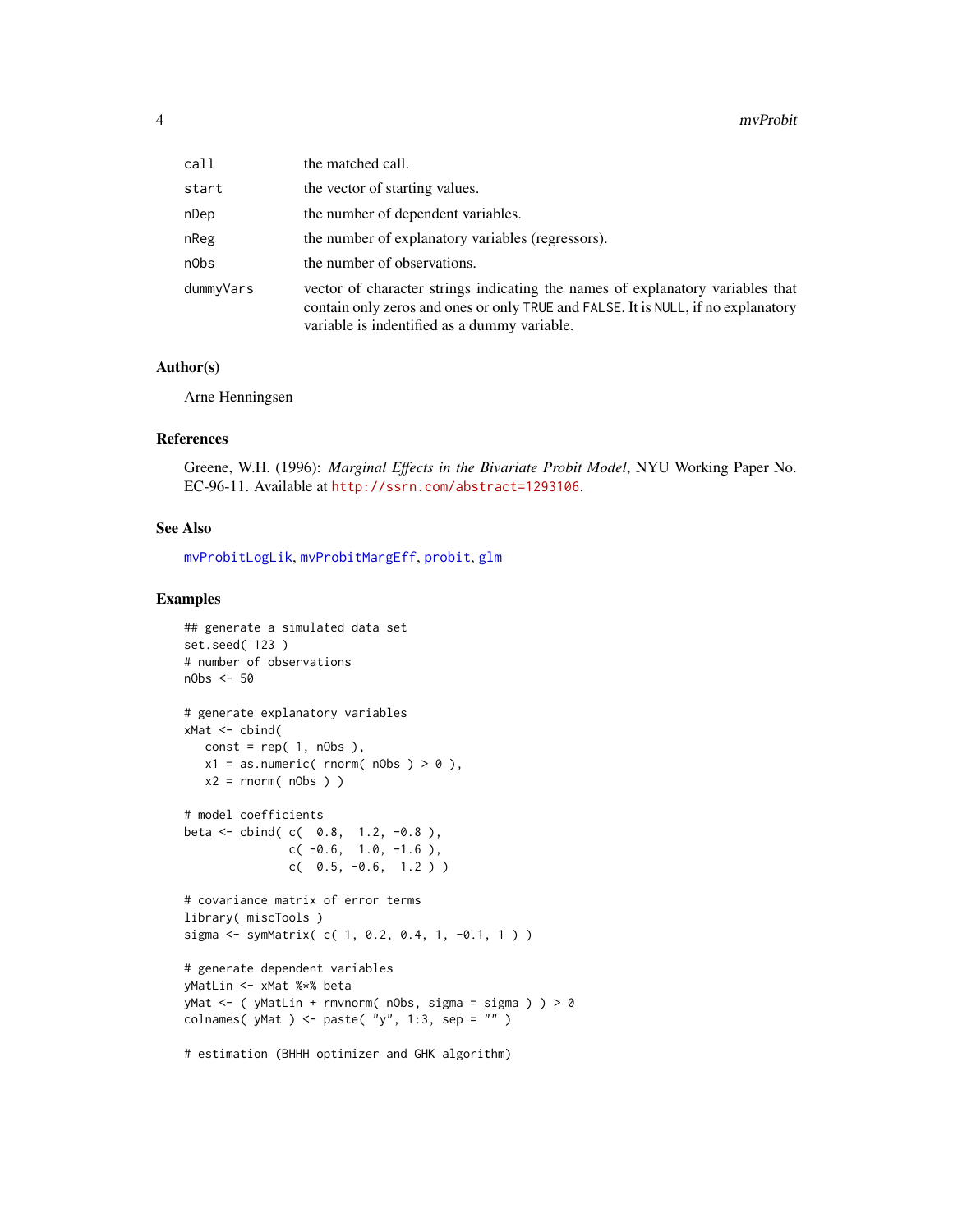# <span id="page-4-0"></span>mvProbitLogLik 5

```
estResult \leq mvProbit( cbind( y1, y2, y3 ) \sim x1 + x2,
   data = as.data.frame( cbind( xMat, yMat ) ), iterlim = 1, nGHK = 50 )
summary( estResult )
# same estimation with user-defined starting values
estResultStart <- mvProbit( cbind( y1, y2, y3 ) \sim x1 + x2,
   start = c( beta ), startSigma = sigma,
   data = as.data.frame( cbind( xMat, yMat ) ), iterlim = 1, nGHK = 50 )
summary( estResultStart )
```
<span id="page-4-1"></span>mvProbitLogLik *Log Likelihood Values for Multivariate Probit Models*

# Description

Function mvProbitLogLik calculates log likelihood values of multivariate probit models.

The logLik model returns or calculates log likelihood values of multivariate probit models estimated by [mvProbit](#page-1-1).

# Usage

```
mvProbitLogLik( formula, coef, sigma = NULL, data,
   algorithm = "GHK", nGHK = 1000,
   returnGrad = oneSidedGrad, oneSidedGrad = FALSE, eps = 1e-6,
   random.seed = 123, ...## S3 method for class 'mvProbit'
logLik( object, coef = NULL, data = NULL,
   algorithm = NULL, nGHK = NULL, random.seed = NULL, ...)
```
# Arguments

| formula   | a "formula": a symbolic description of the model (currently, all binary outcome<br>variables must have the same regressors).                                                                                                                       |
|-----------|----------------------------------------------------------------------------------------------------------------------------------------------------------------------------------------------------------------------------------------------------|
| coef      | a numeric vector of the model coefficients; if argument sigma is not specified,<br>this vector must also include the correlation coefficients; the order of elements<br>is explained in the section "details".                                     |
| sigma     | optional argument for specifying the covariance/correlation matrix of the resid-<br>uals (must be symmetric and have ones on its diagonal); if this argument is not<br>specified, the correlation coefficients must be specified by argument coef. |
| data      | a data. frame containing the data.                                                                                                                                                                                                                 |
| algorithm | algorithm for computing integrals of the multivariate normal distribution, either<br>function GenzBretz(), Miwa(), or TVPACK() (see documentation of pmvnorm)<br>or character string "GHK" (see documentation of ghkvec).                          |
| nGHK      | numeric value specifying the number of simulation draws of the GHK algorithm<br>for computing integrals of the multivariate normal distribution.                                                                                                   |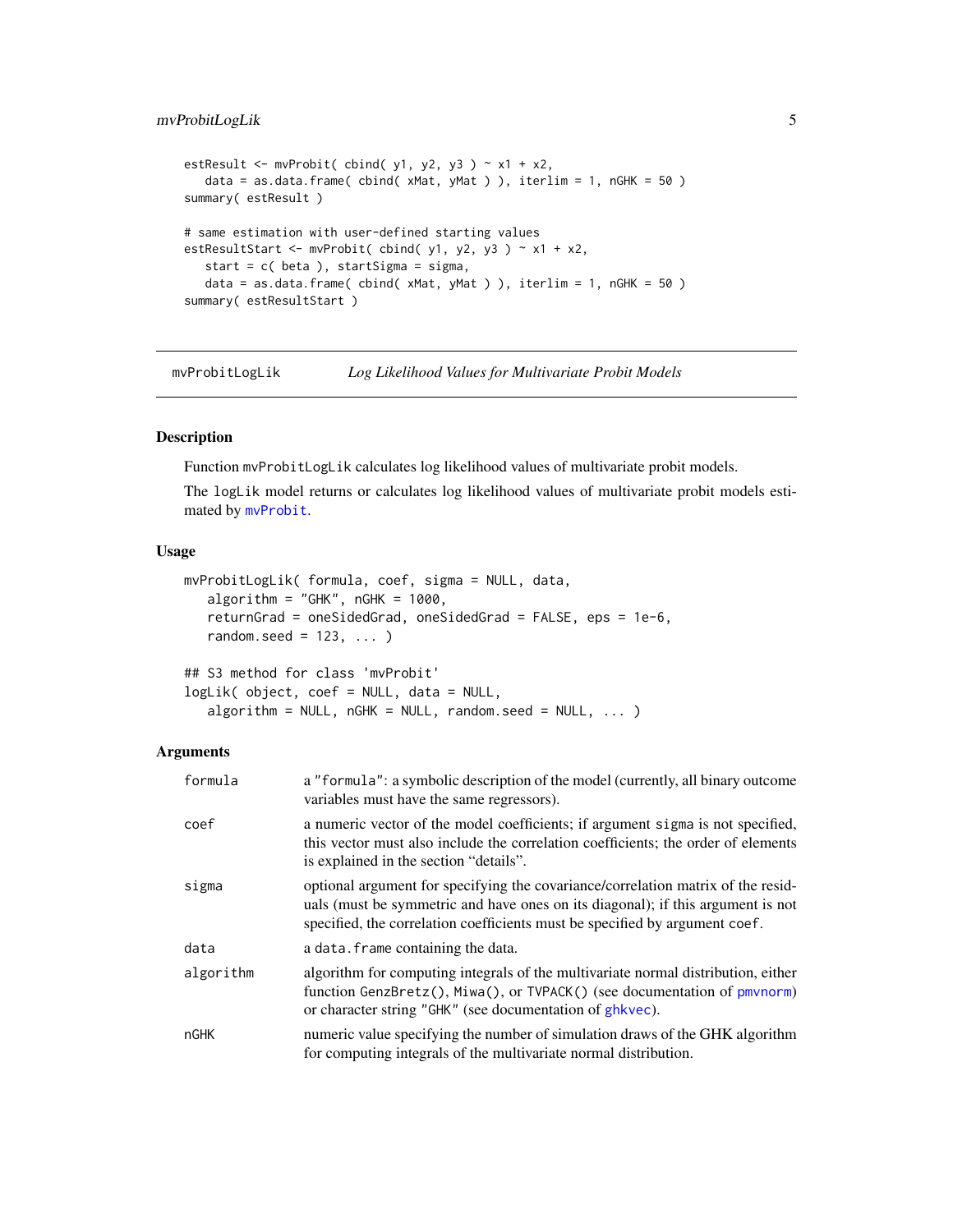<span id="page-5-0"></span>

| returnGrad   | logical. If TRUE, the returned object has an attribute "gradient", which is a<br>matrix and provides the gradients of the log-likelihood function with respect to<br>all parameters (coef and upper triangle of sigma) evaluated at each observation<br>and obtained by (two-sided) numeric finite-difference differentiation.                                                                                                                           |
|--------------|----------------------------------------------------------------------------------------------------------------------------------------------------------------------------------------------------------------------------------------------------------------------------------------------------------------------------------------------------------------------------------------------------------------------------------------------------------|
| oneSidedGrad | logical. If TRUE, attribute "gradient" of the returned object is obtained by one-<br>sided numeric finite-difference differentiation.                                                                                                                                                                                                                                                                                                                    |
| eps          | numeric. The step size for the numeric finite-distance differentiation.                                                                                                                                                                                                                                                                                                                                                                                  |
| random.seed  | an integer used to seed $\mathbb{R}^3$ and $\mathbb{R}^3$ and $\mathbb{R}^3$ per perfect and $\mathbb{R}^3$ is to ensure replicabil-<br>ity when computing (cumulative) probabilities of the multivariate normal distri-<br>bution which is required to calculate the log likelihood values; set . seed (random. seed)<br>is called each time before a (cumulative) probability of the multivariate normal<br>distribution is computed; defaults to 123. |
| object       | an object of class "mvProbit" (returned by mvProbit.                                                                                                                                                                                                                                                                                                                                                                                                     |
| $\ddotsc$    | additional arguments are passed to pmvnorm when calculating conditional ex-<br>pectations.                                                                                                                                                                                                                                                                                                                                                               |

### Details

If the logLik method is called with object as the only argument, it returns the log-likelihood value found in the maximum likelihood estimation. If any other argument is not NULL, the logLik method calculates the log-likelihood value by calling mvProbitLogLik. All arguments that are NULL, are taken from argument object.

If the model has n dependent variables (equations) and  $k$  explanatory variables in each equation, the order of the model coefficients in argument coef must be as follows:  $b_{1,1}, \ldots, b_{1,k}, b_{2,1}, \ldots, b_{2,k}$ ,  $\ldots$ ,  $b_{n,1}, \ldots, b_{n,k}$ , where  $b_{i,j}$  is the coefficient of the *j*th explanatory variable in the *i*th equation. If argument sigma is not specified, argument coef must additionally include following elements:  $R_{1,2}, R_{1,3}, R_{1,4}, \ldots, R_{1,n}, R_{2,3}, R_{2,4}, \ldots, R_{2,n}, \ldots, R_{n-1,n}$ , where  $R_{i,j}$  is the correlation coefficient corresponding to the ith and jth equation.

The 'state' (or 'seed') of R's random number generator is saved at the beginning of the mvProbitLogLik function and restored at the end of this function so that this function does *not* affect the generation of random numbers outside this function although the random seed is set to argument random.seed and the calculation of the (cumulative) multivariate normal distribution uses random numbers.

#### Value

mvProbitLogLik returns a vector containing the log likelihood values for each observation.

If argument returnGrad is TRUE, the vector returned by mvProbitLogLik has an attribute "gradient", which is a matrix and provides the gradients of the log-likelihood function with respect to all parameters (coef and upper triangle of sigma) evaluated at each observation and obtained by numeric finite-difference differentiation.

The logLik method returns the total log likelihood value (sum over all observations) with attribute df equal to the number of estimated parameters (model coefficients and correlation coefficients).

#### Author(s)

Arne Henningsen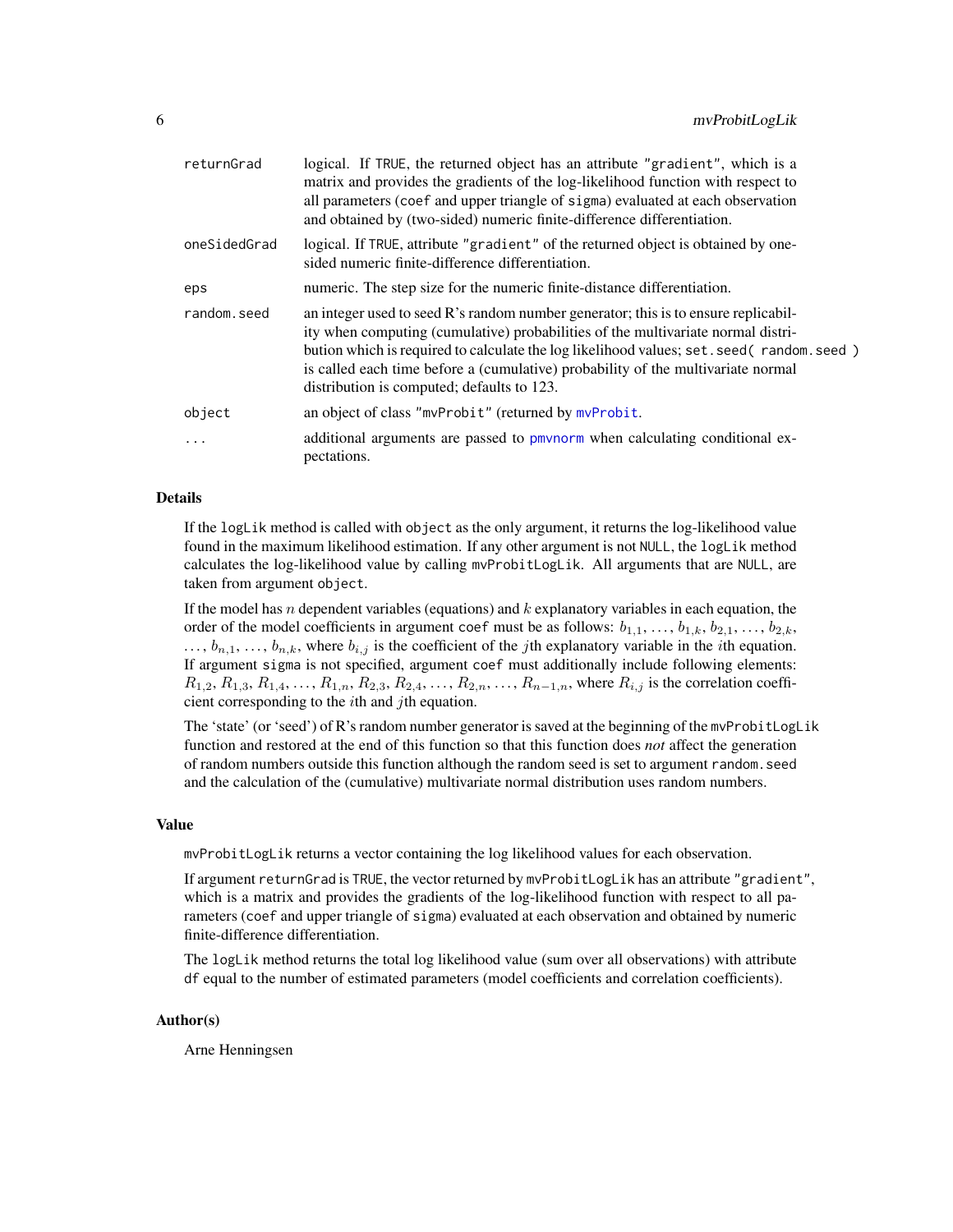# <span id="page-6-0"></span>mvProbitMargEff 7

#### References

Greene, W.H. (1996): *Marginal Effects in the Bivariate Probit Model*, NYU Working Paper No. EC-96-11. Available at <http://ssrn.com/abstract=1293106>.

#### See Also

[mvProbit](#page-1-1), [mvProbitMargEff](#page-6-1), [probit](#page-0-0), [glm](#page-0-0)

# Examples

```
## generate a simulated data set
set.seed( 123 )
# number of observations
nObs <- 10
# generate explanatory variables
xMat \leftarrow \text{cbind}(const = rep(1, nObs),x1 = as.numeric( <math>rnorm( nObs ) > 0</math> ),x2 = as.numeric( <i>rnorm( nObs ) > 0</i> ),x3 = \text{norm}( nObs ),x4 = \text{rnorm}( nObs ) )# model coefficients
beta <- cbind( c( 0.8, 1.2, -1.0, 1.4, -0.8 ),
               c(-0.6, 1.0, 0.6, -1.2, -1.6),
               c( 0.5, -0.6, -0.7, 1.1, 1.2))
# covariance matrix of error terms
library( miscTools )
sigma <- symMatrix( c( 1, 0.2, 0.4, 1, -0.1, 1 ) )
# generate dependent variables
yMatLin <- xMat %*% beta
yMat <- ( yMatLin + rmvnorm( nObs, sigma = sigma ) ) > 0
colnames( yMat ) <- paste( "y'', 1:3, sep = "" )
# log likelihood values
myData <- as.data.frame( cbind( xMat, yMat ) )
logLikVal <- mvProbitLogLik( cbind( y1, y2, y3 ) ~ x1 + x2 + x3 + x4,
   coef = c (beta), sigma = sigma, data = myData)
print( logLikVal )
```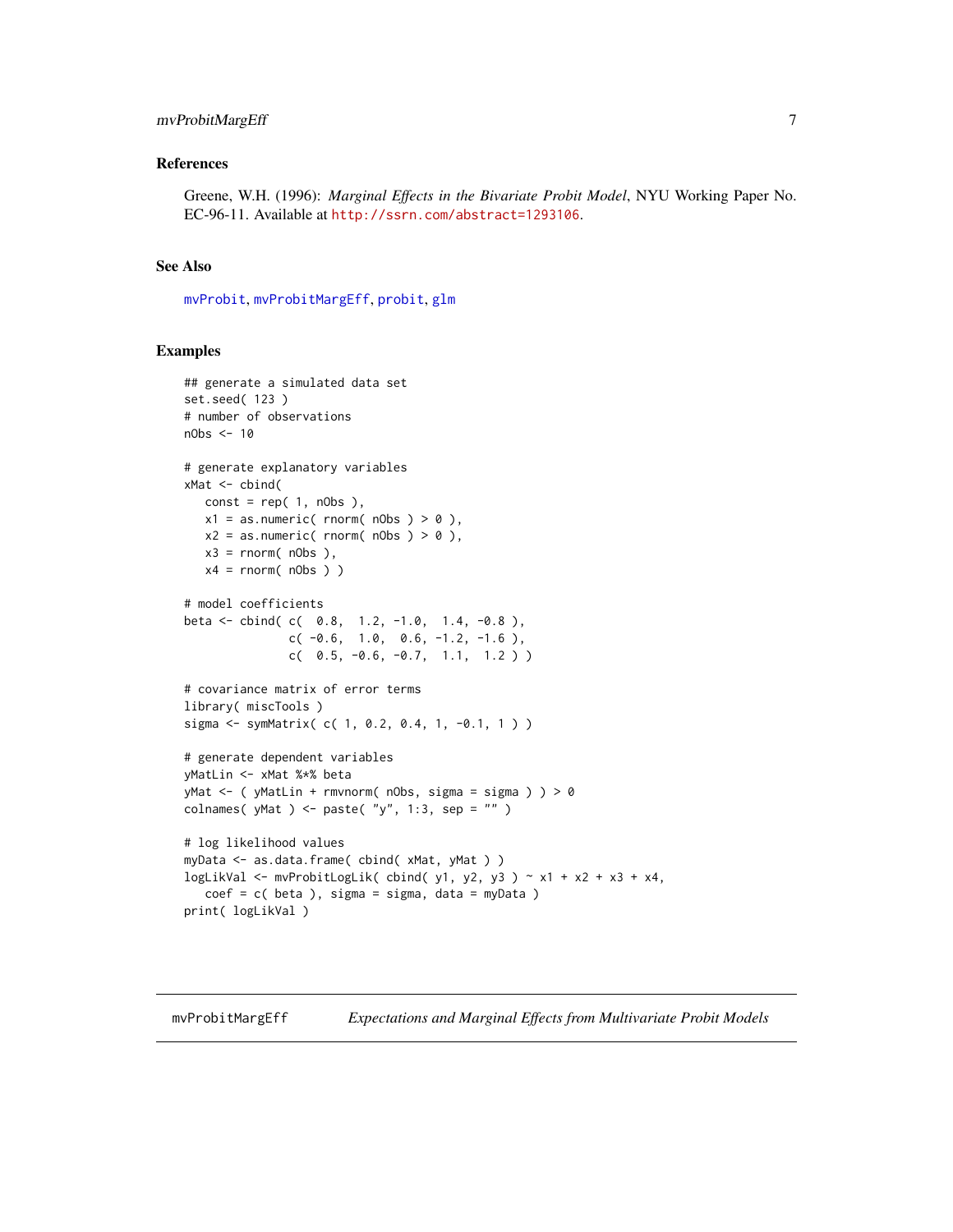### <span id="page-7-0"></span>Description

mvProbitExp calculates expected outcomes from multivariate probit models.

mvProbitMargEff calculates marginal effects of the explanatory variables on expected outcomes from multivariate probit models.

The margEff method for objects of class "mvProbit" is a wrapper function that (for the convenience of the user) extracts the relevant information from the estimation results and then calls mvProbitMargEff.

# Usage

```
mvProbitExp( formula, coef, sigma = NULL, data,
   cond = FALSE, algorithm = "GHK", nGHK = 1000, random.seed = 123, ... )
mvProbitMargEff( formula, coef, sigma = NULL, vcov = NULL, data,
   cond = FALSE, algorithm = "GHK", nGHK = 1000,
   eps = 1e-06, dummyVars = NA, addMean = FALSE,
   returnJacobian = FALSE, random.seed = 123,
   ... )
## S3 method for class 'mvProbit'
margEff( object, data = eval( object$call$data ),
   cond = FALSE, othDepVar = NULL, dummyVars = object$dummyVars,
   atMean = FALSE, calcVCov = FALSE, ... )
```
### Arguments

| formula     | a one-sided or two-sided "formula": a symbolic description of the model (cur-<br>rently, all binary outcome variables must have the same explanatory variables).                                                                                                                                                    |
|-------------|---------------------------------------------------------------------------------------------------------------------------------------------------------------------------------------------------------------------------------------------------------------------------------------------------------------------|
| coef        | a numeric vector of the model coefficients; if argument sigma is not specified,<br>this vector must also include the correlation coefficients; the order of elements<br>is explained in the section "details".                                                                                                      |
| sigma       | optional argument for specifying the covariance/correlation matrix of the resid-<br>uals (must be symmetric and have ones on its diagonal); if this argument is not<br>specified, the correlation coefficients must be specified by argument coef.                                                                  |
| <b>VCOV</b> | an optional symmetric matrix specifying the variance-covariance matrix of all<br>coefficients (model coefficients and correlation coefficients); if this argument is<br>specified, the approximate variance covariance matrices of the marginal effects<br>are calculated and returned as an attribute (see below). |
| data        | a data. frame containing the data.                                                                                                                                                                                                                                                                                  |
| cond        | logical value indicating whether (marginal effects on) conditional expectations<br>(if TRUE) or (marginal effects on) unconditional expectations (if FALSE, default)<br>should be returned.                                                                                                                         |
| algorithm   | algorithm for computing integrals of the multivariate normal distribution, either<br>function GenzBretz(), Miwa(), or TVPACK() (see documentation of pmvnorm)<br>or character string "GHK" (see documentation of ghkvec).                                                                                           |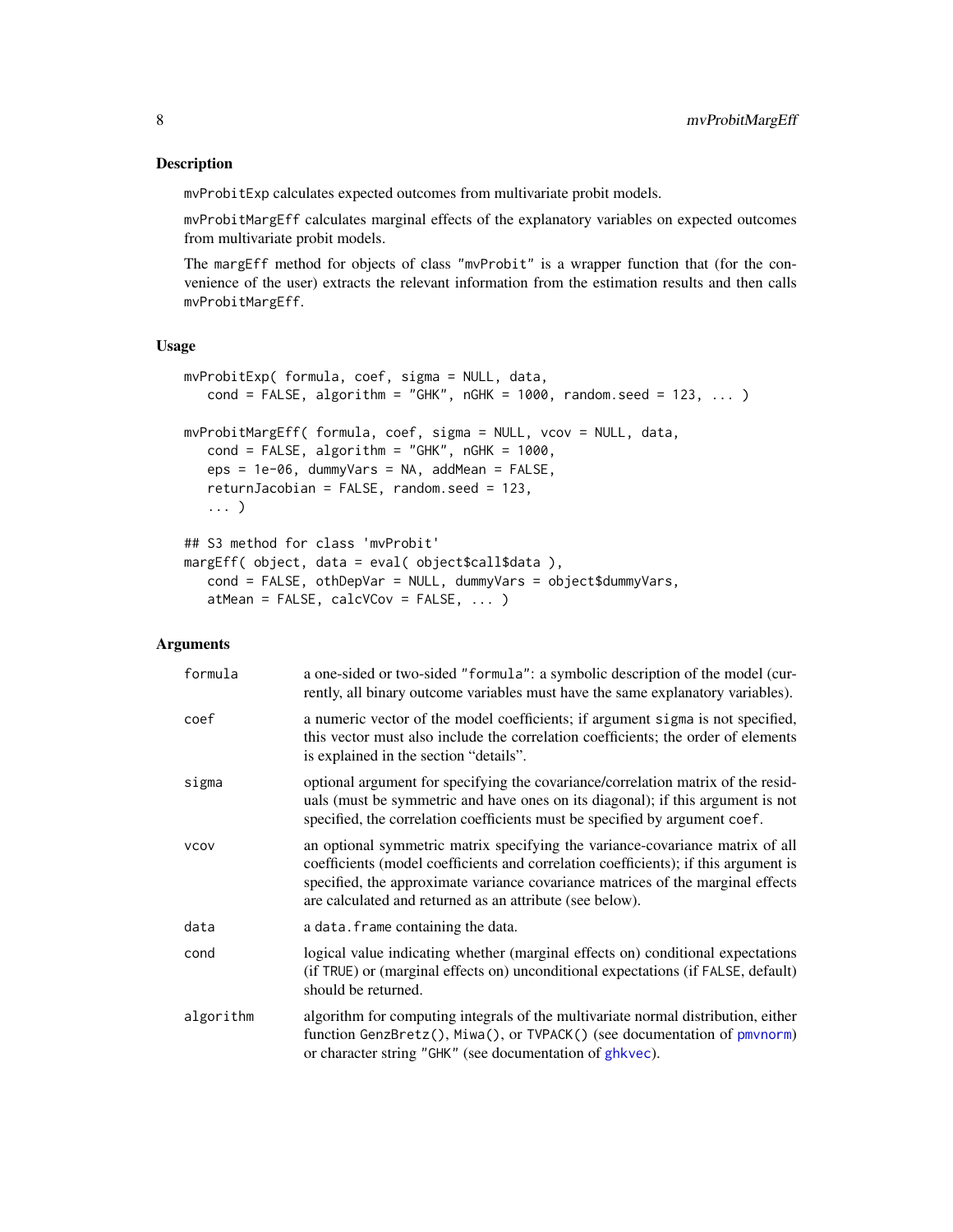<span id="page-8-0"></span>

| nGHK        | numeric value specifying the number of simulation draws of the GHK algorithm<br>for computing integrals of the multivariate normal distribution.                                                                                                                                                                                                                                                                                                                                                                                                                                                                                                                                              |
|-------------|-----------------------------------------------------------------------------------------------------------------------------------------------------------------------------------------------------------------------------------------------------------------------------------------------------------------------------------------------------------------------------------------------------------------------------------------------------------------------------------------------------------------------------------------------------------------------------------------------------------------------------------------------------------------------------------------------|
| eps         | numeric, the difference between the two values of each (numerical) explanatory<br>variable that is used for the numerical differentiation.                                                                                                                                                                                                                                                                                                                                                                                                                                                                                                                                                    |
| dummyVars   | optional vector containing the names (character strings) of explanatory variables<br>that should be treated as dummy variables (see section 'Details'). If NA (the de-<br>fault), dummy variables are detected automatically, i.e. all explanatory variables<br>which contain only zeros and ones or only TRUE and FALSE in the data set spec-<br>ified by argument data are treated as dummy variables. If NULL, no variable is<br>treated as dummy variable.                                                                                                                                                                                                                                |
| addMean     | logical. If TRUE, the mean of values of all marginal effects are added in an addi-<br>tional row at the bottom of the returned data.frame. If argument returnJacobian<br>is TRUE, the Jacobian of the mean marginal effects with respect to the coefficients<br>is included in the returned array of the Jacobians (in an additional slot at the end<br>of the first dimension). If argument vcov of mvProbitMargEff is specified or<br>argument calcVCov of the margEff method is TRUE, the variance covariance ma-<br>trix of the mean marginal effects is included in the returned array of the variance<br>covariance matrices (in an additional slot at the end of the first dimension). |
|             | returnJacobian logical. If TRUE, the Jacobian of the marginal effects with respect to the coeffi-<br>cients is returned.                                                                                                                                                                                                                                                                                                                                                                                                                                                                                                                                                                      |
| random.seed | an integer used to seed R's random number generator; this is to ensure replicabil-<br>ity when computing (cumulative) probabilities of the multivariate normal distri-<br>bution which is required to calculate the conditional expectations; set. seed (random. seed)<br>is called each time before a (cumulative) probability of the multivariate normal<br>distribution is computed; defaults to 123.                                                                                                                                                                                                                                                                                      |
| object      | an object of class "mvProbit" (returned by mvProbit.                                                                                                                                                                                                                                                                                                                                                                                                                                                                                                                                                                                                                                          |
| othDepVar   | optional scalar or vector for specifying the values of the (other) dependent vari-<br>ables when calculating the marginal effects on the conditional expectations. If<br>this argument is a scalar (zero or one), it is assumed that all (other) dependent<br>variables have this value at all observations. If this argument is a vector (filled<br>with zeros or ones) with length equal to the number of dependent variables, it is<br>assumed that the vector of dependent variables has these values at all observa-<br>tions. If this argument is NULL (the default), the dependent variables are assumed<br>to have the values that these variables have in the data set data.         |
| atMean      | logical. If TRUE, the marginal effects are calculated not at each observation but at<br>the mean values across all observations of the variables in the data set specified<br>by argument data.                                                                                                                                                                                                                                                                                                                                                                                                                                                                                               |
| calcVCov    | logical. If TRUE, the approximate variance covariance matrices of the marginal<br>effects are calculated and returned as an attribute (see below).                                                                                                                                                                                                                                                                                                                                                                                                                                                                                                                                            |
| $\ddotsc$   | additional arguments to mvProbitExp are passed to pmvnorm when calculat-<br>ing conditional expectations; additional arguments of mvProbitMargEff are<br>passed to mvProbitExp and possibly further to pmvnorm; additional arguments<br>of the margEff method are passed to mvProbitMargEff and possibly further to<br>mvProbitMargEff and pmvnorm.                                                                                                                                                                                                                                                                                                                                           |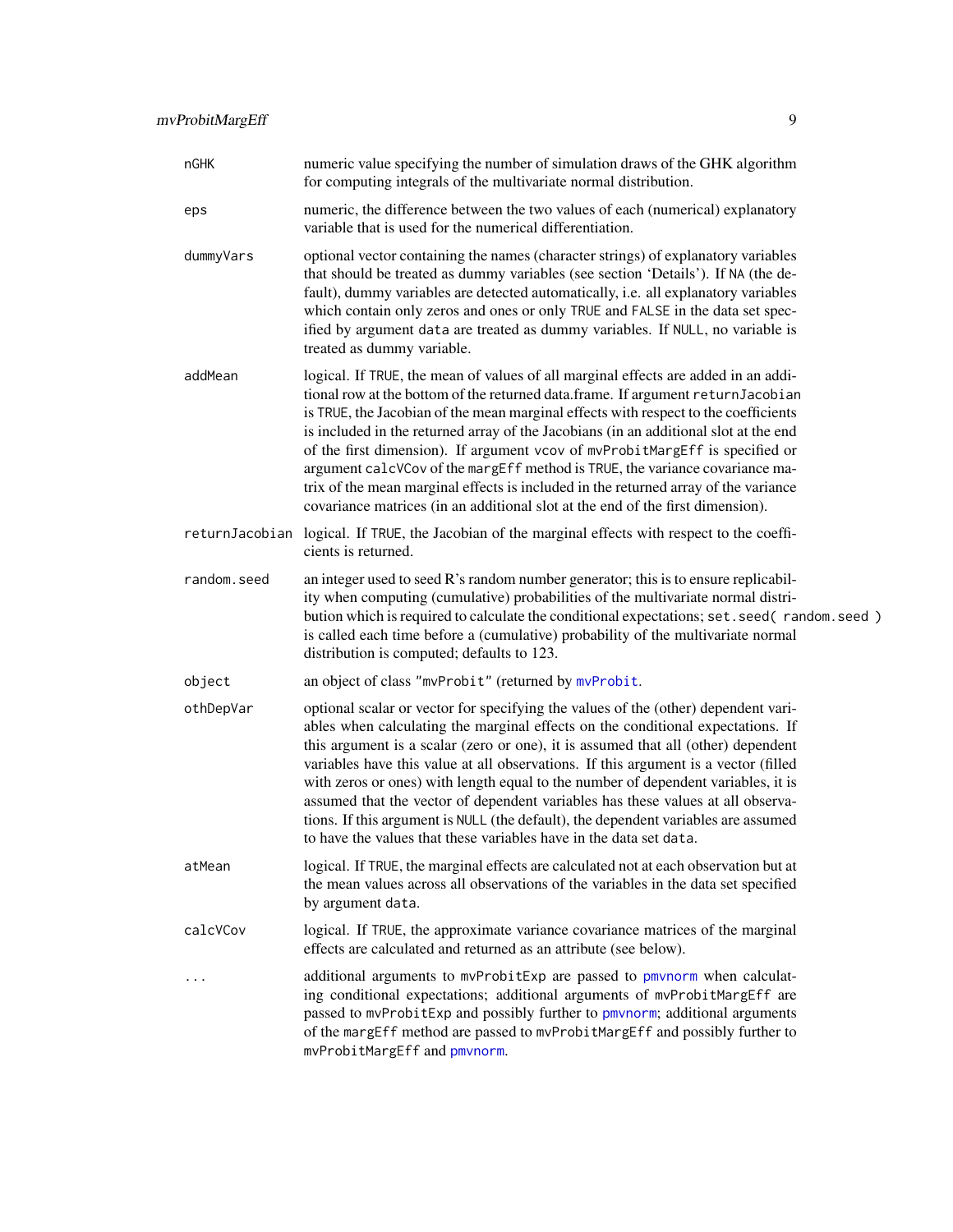# Details

When calculating (marginal effects on) unconditional expectations, the left-hand side of argument formula is ignored. When calculating (marginal effects on) conditional expectations and argument formula is a one-sided formula (i.e. only the right-hand side is specified) or argument othDepOne is TRUE, (the marginal effects on) the conditional expectations are calculated based on the assumption that all other dependent variables are one.

The computation of the marginal effects of dummy variables (i.e. variables specified in argument dummyVars) ignores argument eps and evaluates the effect of increasing these variables from zero to one. The marginal effects of (continuous) variables (i.e. variables not specified in argument dummyVars) are calculated by evaluating the effect of increasing these variables from their actual values minus 0.5  $\star$  eps to their actual values plus 0.5  $\star$  eps (divided by eps).

If the model has  $n$  dependent variables (equations) and  $k$  explanatory variables in each equation, the order of the model coefficients in argument coef must be as follows:  $b_{1,1}, \ldots, b_{1,k}, b_{2,1}, \ldots, b_{2,k}$ ,  $\ldots$ ,  $b_{n,1}, \ldots, b_{n,k}$ , where  $b_{i,j}$  is the coefficient of the *j*th explanatory variable in the *i*th equation. If argument sigma is not specified, argument coef must additionally include following elements:  $R_{1,2}, R_{1,3}, R_{1,4}, \ldots, R_{1,n}, R_{2,3}, R_{2,4}, \ldots, R_{2,n}, \ldots, R_{n-1,n}$ , where  $R_{i,j}$  is the correlation coefficient corresponding to the  $i$ th and  $j$ th equation.

If argument vcov of function mvProbitMargEff is specified or argument calcVCov of the margEff method is TRUE, the approximate variance covariance matrices of the marginal effects are calculated at each observation by using the 'delta method', where the jacobian matrix of the marginal effects with respect to the coefficients is obtained by numerical differentiation.

The 'state' (or 'seed') of R's random number generator is saved at the beginning of the call to these functions and restored at the end so that these functions do *not* affect the generation of random numbers outside this function although the random seed is set to argument random.seed and the calculation of the (cumulative) multivariate normal distribution uses random numbers.

# Value

mvProbitExp returns a data frame containing the expectations of the dependent variables.

mvProbitMargEff and the margEff method return a data frame containing the marginal effects of the explanatory variables on the expectations of the dependent variables.

If argument vcov of function mvProbitMargEff is specified or argument calcVCov of the margEff method is TRUE, the returned data frame has an attribute vcov, which is a three-dimensional array, where the first dimension corresponds to the observation and the latter two dimensions span the approximate variance covariance matrix of the marginal effects calculated for each observation.

If argument returnJacobian of function mvProbitMargEff or method margEff is set to TRUE, the returned data frame has an attribute jacobian, which is a three-dimensional array that contains the Jacobian matrices of the marginal effects with respect to the coefficients at each observation, where the first dimension corresponds to the observations, the second dimension corresponds to the marginal effects, and the third dimension corresponds to the coefficients.

# Author(s)

Arne Henningsen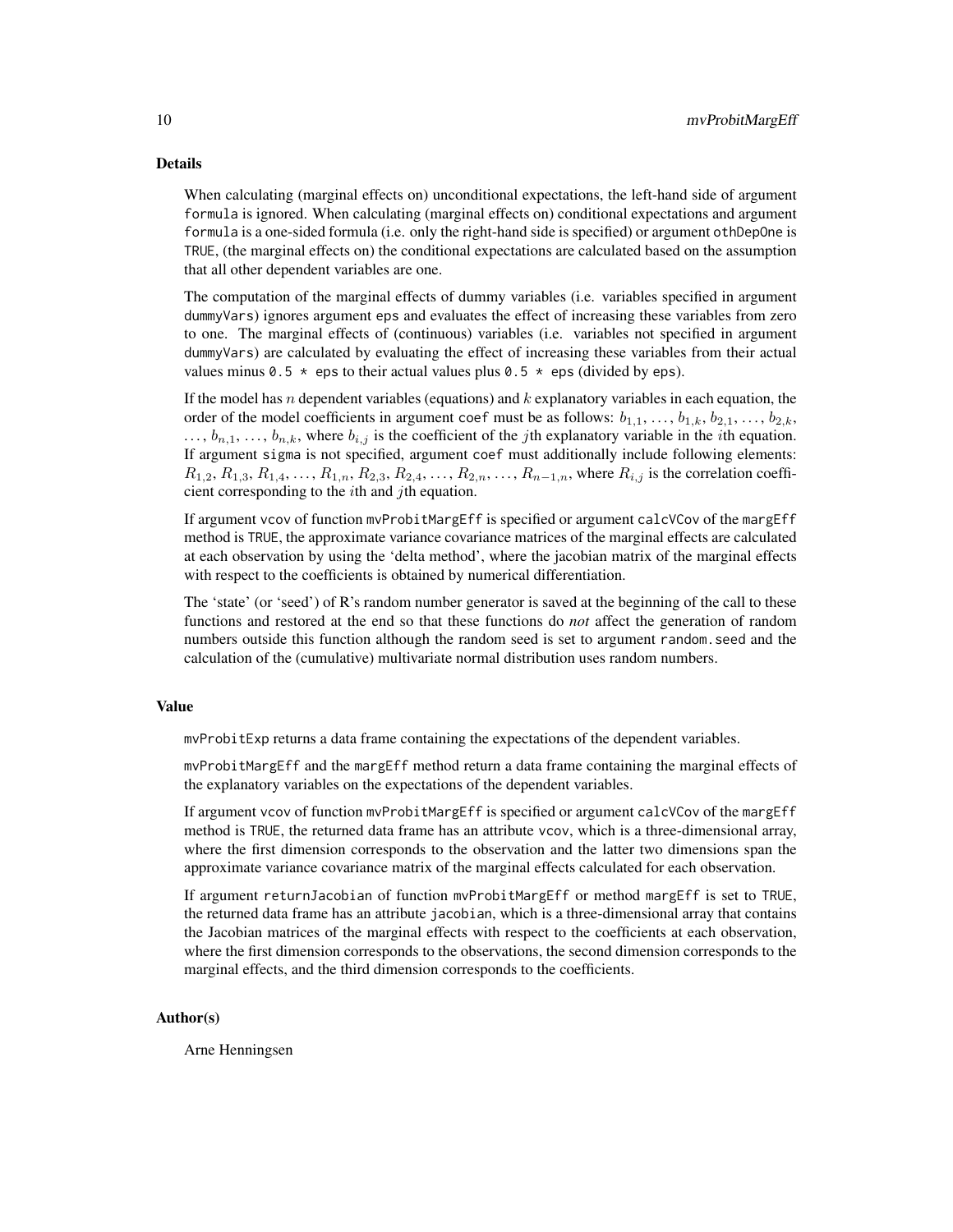#### <span id="page-10-0"></span>mvProbitMargEff 11

#### References

Greene, W.H. (1996): *Marginal Effects in the Bivariate Probit Model*, NYU Working Paper No. EC-96-11. Available at <http://ssrn.com/abstract=1293106>.

#### See Also

[mvProbit](#page-1-1), [mvProbitLogLik](#page-4-1), [probit](#page-0-0), [glm](#page-0-0)

### Examples

```
## generate a simulated data set
set.seed( 123 )
# number of observations
nObs < -10# generate explanatory variables
xData <- data.frame(
  const = rep(1, nObs),x1 = as.numeric( <i>rnorm( nObs ) > 0</i> ),x2 = as.numeric( <i>rnorm( nObs ) > 0</i> ),x3 = rnorm( nObs ),x4 = \text{rnorm}(\text{nObs})# model coefficients
beta <- c( 0.8, 1.2, -1.0, 1.4, -0.8,
           -0.6, 1.0, 0.6, -1.2, -1.6,
            0.5, -0.6, -0.7, 1.1, 1.2 )
# covariance matrix of error terms
library( miscTools )
sigma <- symMatrix( c( 1, 0.2, 0.4, 1, -0.1, 1 ) )
# unconditional expectations of dependent variables
yExp \le m \text{vProbability} \sim x1 + x2 + x3 + x4, \text{coeff} = c \text{ (beta)},
   sigma = sigma, data = xData )
print( yExp )
# marginal effects on unconditional expectations of dependent variables
margEffUnc <- mvProbitMargEff( \sim x1 + x2 + x3 + x4, coef = c( beta ),
   sigma = sigma, data = xData )
print( margEffUnc )
# conditional expectations of dependent variables
# (assuming that all other dependent variables are one)
yExpCond <- mvProbitExp( \sim x1 + x2 + x3 + x4, coef = beta,
   sigma = sigma, data = xData, cond = TRUE )
print( yExpCond )
# marginal effects on conditional expectations of dependent variables
# (assuming that all other dependent variables are one)
margEffCond \leq mvProbitMargEff( \sim x1 + x2 + x3 + x4, coef = beta,
   sigma = sigma, data = xData, cond = TRUE )
```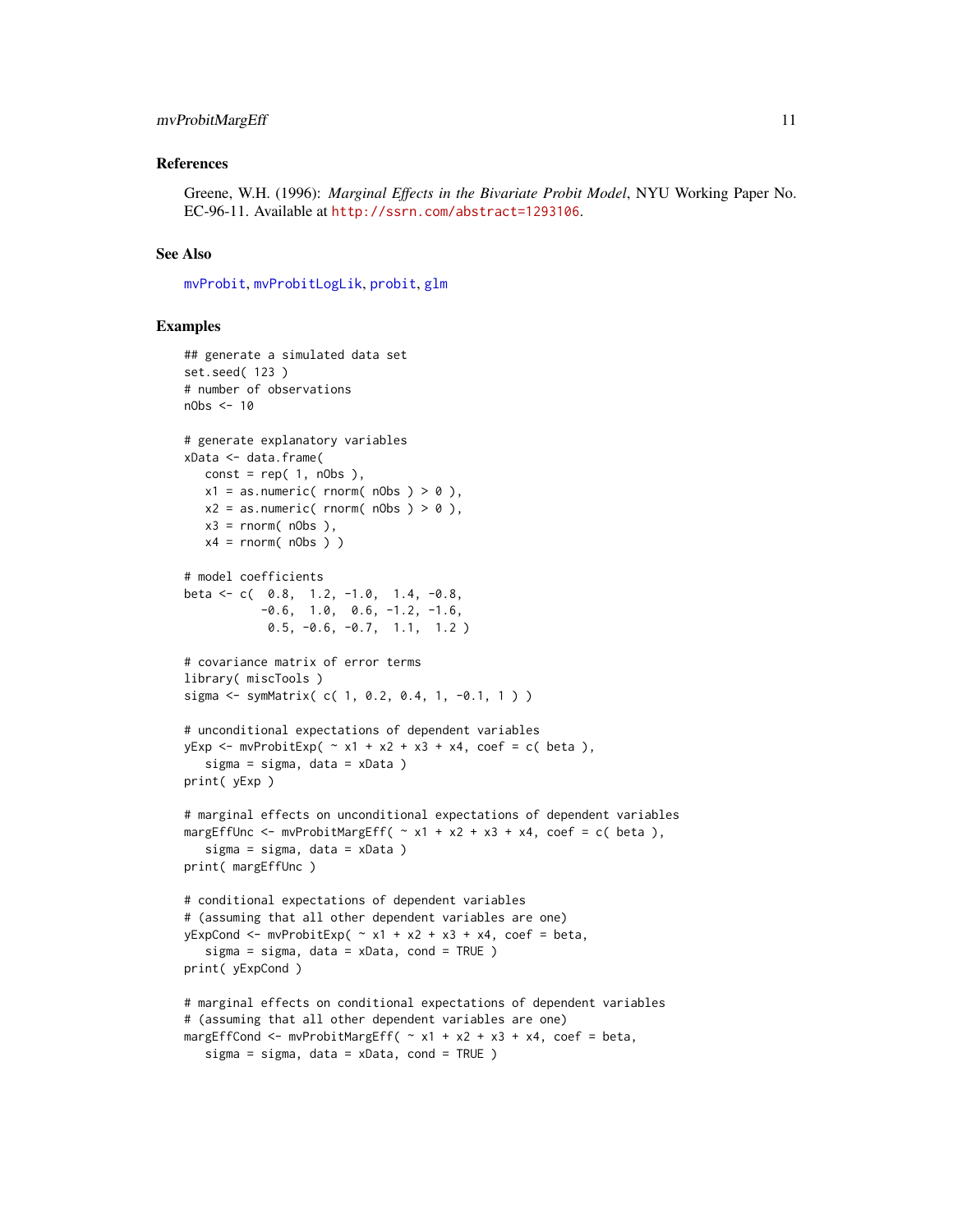```
print( margEffCond )
# conditional expectations of dependent variables
# (assuming that all other dependent variables are zero)
xData$y1 <- 0
xData$y2 <- 0
xData$y3 <- 0
yExpCond0 <- mvProbitExp( cbind( y1, y2, y3 ) \sim x1 + x2 + x3 + x4,
   coef = beta, sigma = sigma, data = xData, cond = TRUE )
print( yExpCond0 )
# marginal effects on conditional expectations of dependent variables
# (assuming that all other dependent variables are zero)
margEffCond0 <- mvProbitMargEff( cbind( y1, y2, y3 ) ~ x1 + x2 + x3 + x4,
   coef = beta, sigma = sigma, data = xData, cond = TRUE )
print( margEffCond0 )
```
<span id="page-11-1"></span>summary.mvProbit *Summary Results of Multivariate Probit Models*

# Description

These methods prepare and print summary results for multivariate probit models.

### Usage

```
## S3 method for class 'mvProbit'
summary( object, ... )
## S3 method for class 'summary.mvProbit'
```

```
print(x, digits = 4, ...)
```
# Arguments

| object   | object of class "mvProbit" (returned by mvProbit).                                                               |
|----------|------------------------------------------------------------------------------------------------------------------|
| X        | object of class "summary.mvProbit" (returned by summary.mvProbit).                                               |
| digits   | positive integer specifiying the minimum number of significant digits to be printed<br>(passed to printCoefmat). |
| $\cdots$ | currently not used.                                                                                              |

# Value

summary.mvProbit returns an object of class "summary.mvProbit" inheriting from class "summary.maxLik". The returned object contains the same components as objects returned by [summary.maxLik](#page-0-0) and additionally the following components:

| call  | the matched call.              |
|-------|--------------------------------|
| start | the vector of starting values. |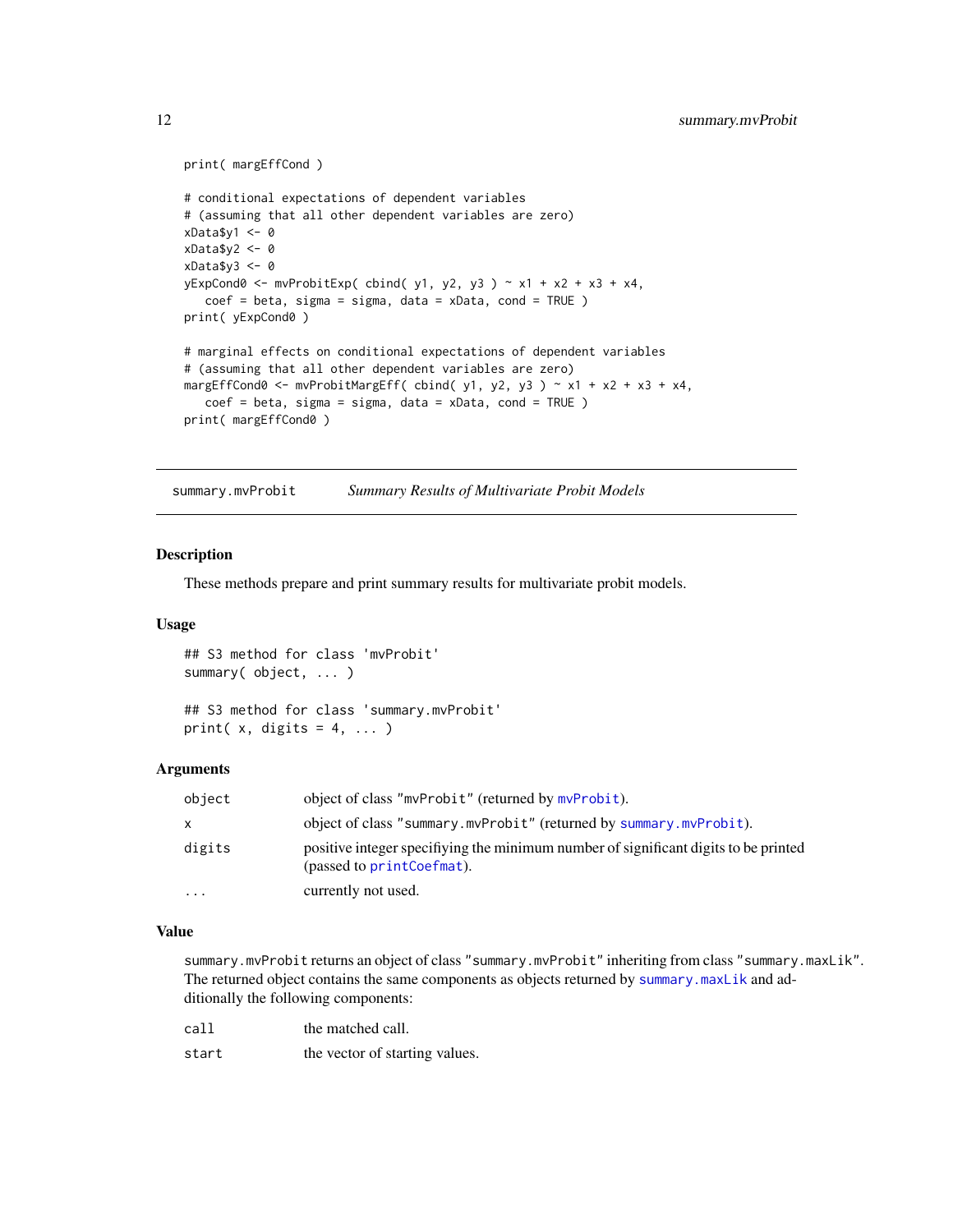# <span id="page-12-0"></span>summary.mvProbitMargEff 13

| nDep | the number of dependent variables.                |
|------|---------------------------------------------------|
| nReg | the number of explanatory variables (regressors). |
| n0bs | the number of observations.                       |

### Author(s)

Arne Henningsen

#### See Also

[mvProbit](#page-1-1)

```
summary.mvProbitMargEff
```
*Summarize Marginal Effects of Multivariate Probit Models*

# Description

These methods prepare and print a statistical summary of marginal effects of multivariate probit models.

# Usage

```
## S3 method for class 'mvProbitMargEff'
summary( object, ... )
## S3 method for class 'summary.mvProbitMargEff'
print(x, digits = 4, ...)
```
# Arguments

| object | object of class "mvProbitMargEff" (returned by mvProbitMargEff or margEff.mvProbit).                             |
|--------|------------------------------------------------------------------------------------------------------------------|
| X      | object of class "summary.myProbitMargEff" (returned by summary.myProbitMargEff).                                 |
| digits | positive integer specifiying the minimum number of significant digits to be printed<br>(passed to printCoefmat). |
| .      | currently not used.                                                                                              |

#### Value

summary.mvProbitMargEff returns an object of class "summary.mvProbitMargEff" inheriting from class "matrix". The returned object is a matrix with four columns, where the marginal effects are in the first column, their standard errors are in the second column, corresponding 'z values' are in the third column, and the resulting 'P values' are in the last column.

# Author(s)

Arne Henningsen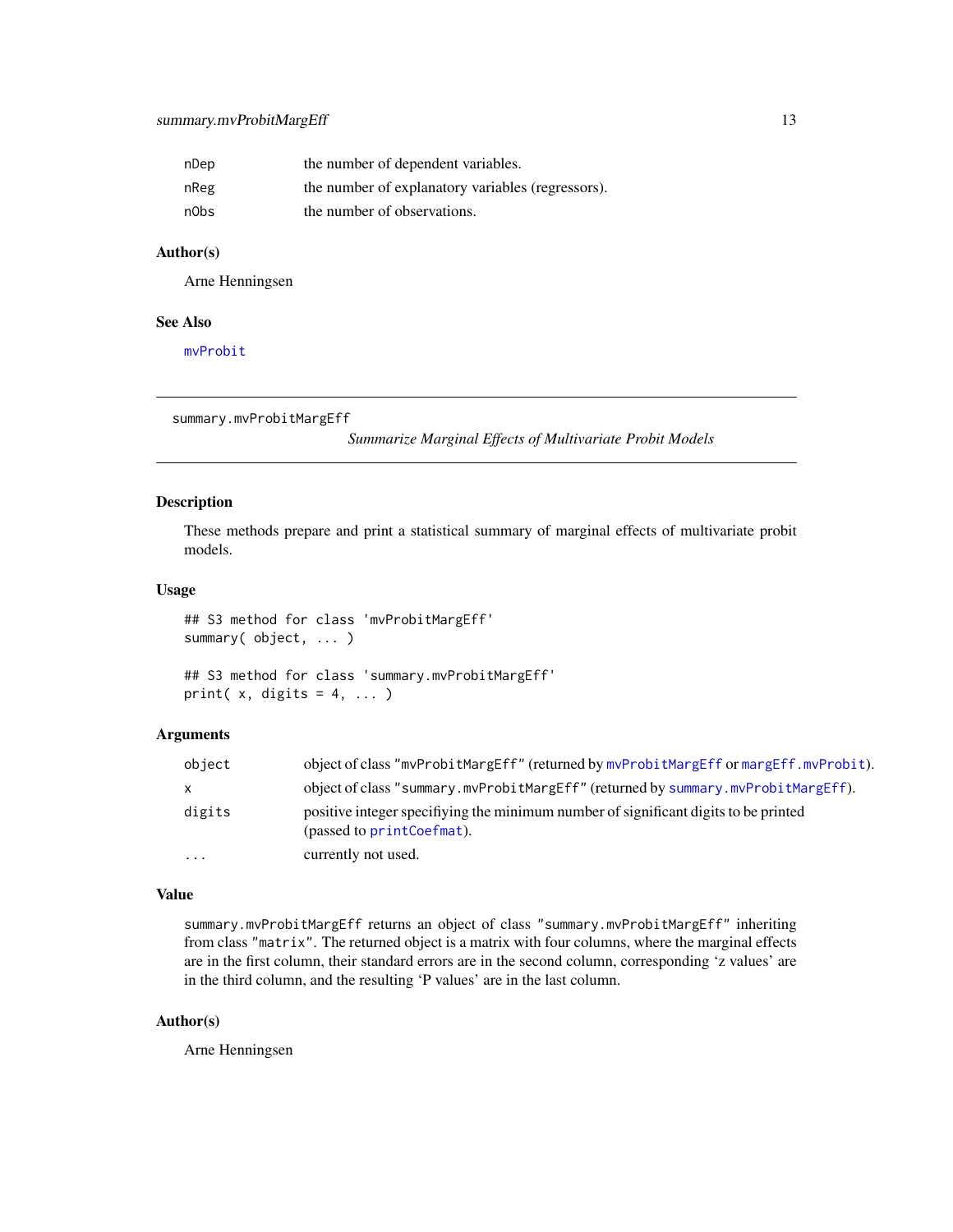# <span id="page-13-0"></span>See Also

[mvProbitMargEff](#page-6-1), [margEff.mvProbit](#page-6-2), [mvProbit](#page-1-1).